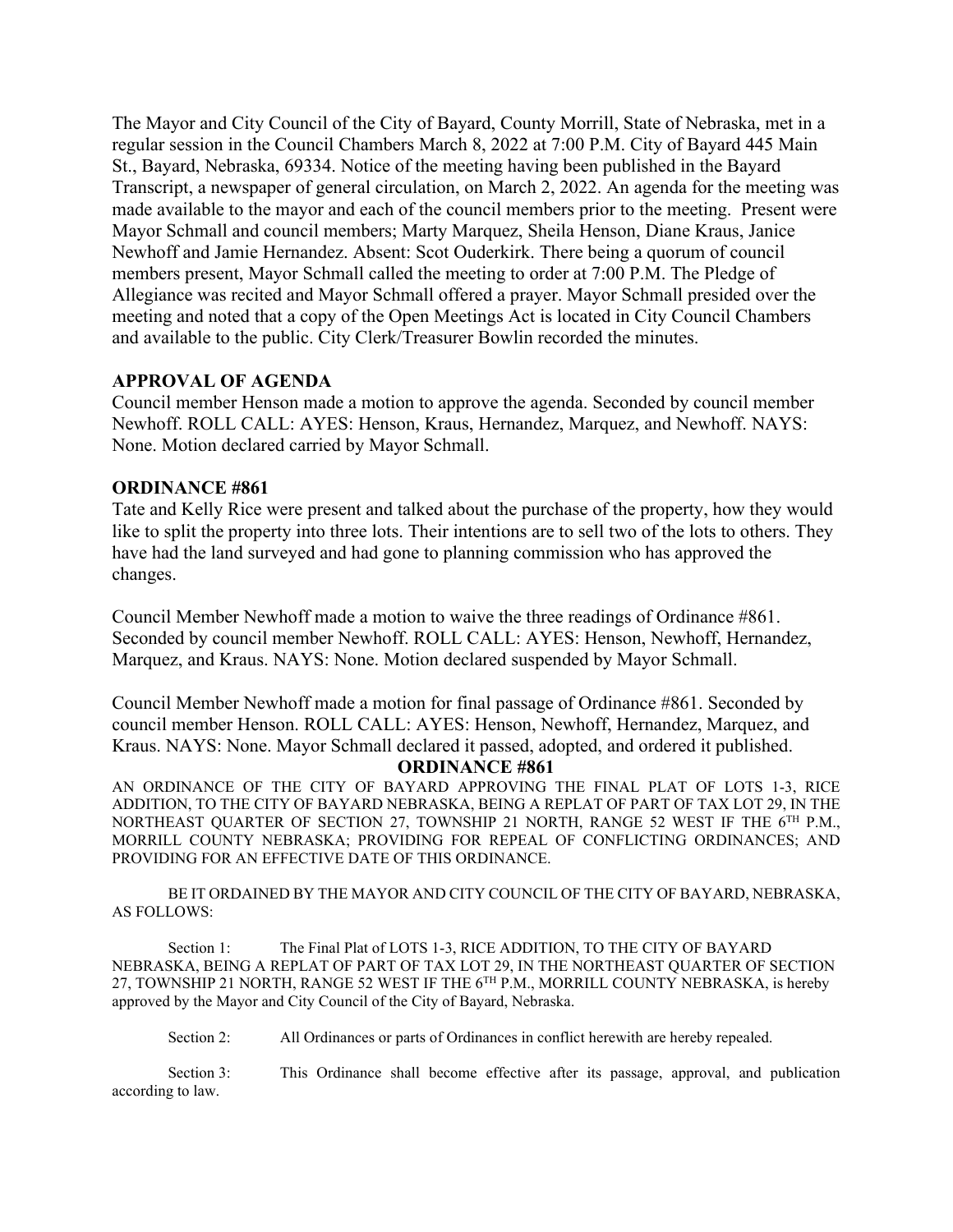### **BAYARD ORGANIZED BASEBALL**

Brooks Batt spoke to council about the needs for the new year of Bayard Organized Baseball. They came requesting \$3,000 for insurance, and more updated equipment. Council member Kraus made a motion to approve the request for the \$3,000 from Keno funds. Seconded by council member Newhoff. AYES: Kraus, Hernandez, Henson, Marquez, and Newhoff. NAYS: None. Motion declared carried by Mayor Schmall.

### **ORDINANCE #860**

Shane & Ashley Harimon came to council to discuss Diagonal parking on the 600 block of Avenue A and Ordinance #860 that was passed at the February meeting. After discussion with the Chief of Police and council, more traffic studies are going to take place.

### **5th STREET REPAIRS**

Adam Vath with MC Schaff was present to talk about the quote that was sent to repair the water main and street on 5<sup>th</sup> Street next to the city office. Council member Newhoff made a motion to approve moving forward with plans being drawn for this project. Seconded by Council member Henson. AYES: Kraus, Hernandez, Henson, Marquez, and Newhoff. NAYS: None. Motion declared carried by Mayor Schmall.

# **SPECIAL DESIGNATED LICENSE**

Council member Henson moved to approve an SDL for the Bayard Volunteer Fire Department Annual Stag Feed for April 1 to April 3. Seconded by council member Kraus. ROLL CALL: AYES: Kraus, Henson, Hernandez, Marquez, and Newhoff. NAYS: None. Motion declared carried by Mayor Schmall.

# **RESOLUTION 1004**

Council member Henson made a motion to approve bid received from Jose Rodriguez in the amount of \$5,900.00 for the 2006 Chevy Utility pickup. Seconded by council member Newhoff. AYES: Kraus, Hernandez, Henson, Marquez, and Newhoff. NAYS: None. Motion declared carried by Mayor Schmall.

Council member Henson made a motion to approve bid received from Jose Rodriguez in the amount of \$2,900.00 for the 2000 Chevrolet 2500 ¾ ton pickup. Seconded by council member Newhoff. AYES: Kraus, Hernandez, Henson, Marquez, and Newhoff. NAYS: None. Motion declared carried by Mayor Schmall.

Council member Kraus made a motion to approve bid received from Jose Rodriguez in the amount of \$400.00 for the 2001 Toro 328D Ground Master Mower. Seconded by council member Newhoff. AYES: Kraus, Hernandez, Henson, Marquez, and Newhoff. NAYS: None. Motion declared carried by Mayor Schmall.

Council member Hernandez made a motion to approve bid received from Roberta Rummel in the amount of \$501.00 for the John Deere F932 Mower with Snow Plow. Seconded by council member Newhoff. AYES: Kraus, Hernandez, Henson, Marquez, and Newhoff. NAYS: None. Motion declared carried by Mayor Schmall.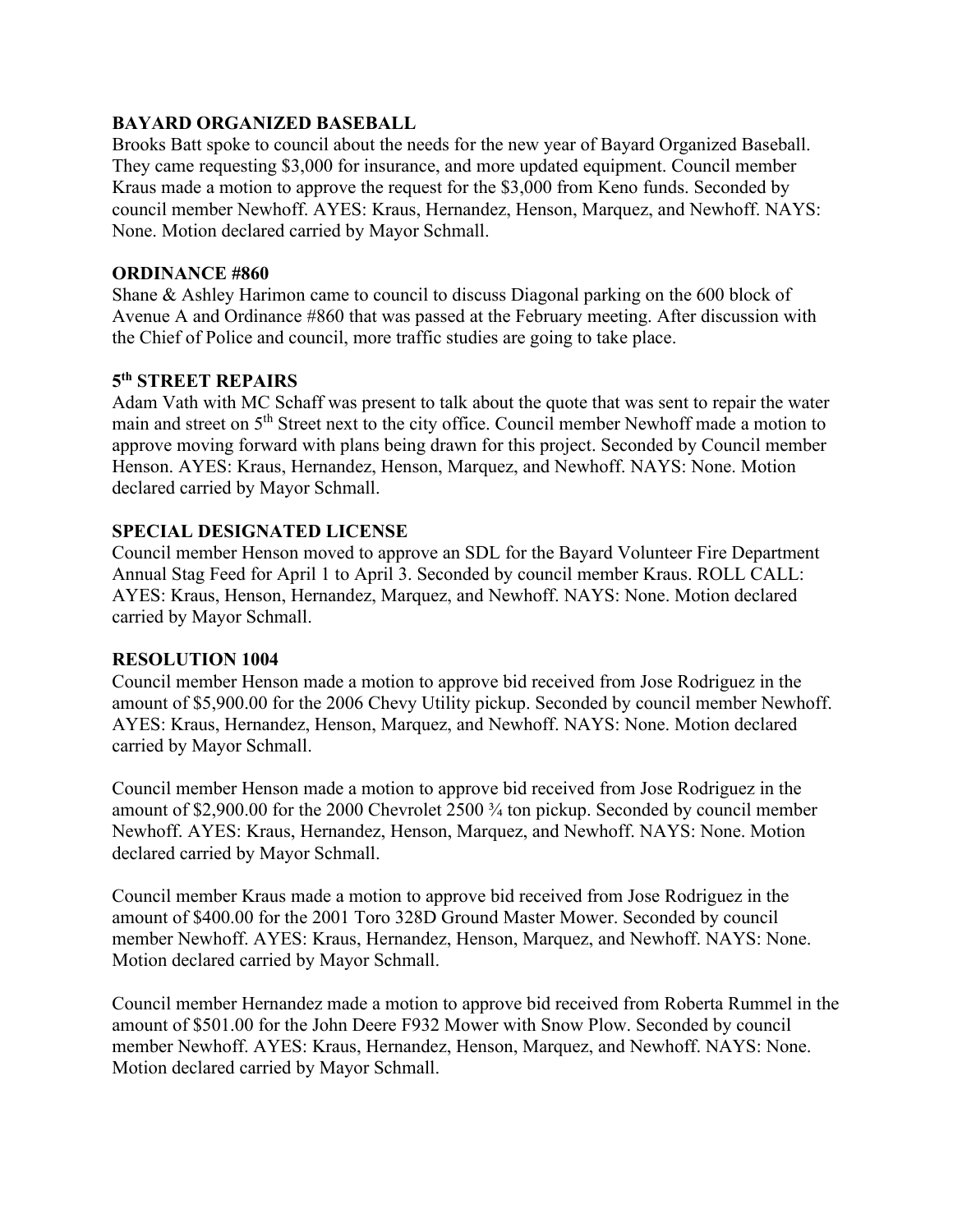### **FERAL CAT PROBLEMS**

Laura Warner, and Chris and Ashley Hoadley were present to talk to council about the feral cats that are running around their neighborhood, they talked about a lot of people in their area feeding cats outside, these cats are then getting into their houses, and destroying property. They came asking if there was anything that the city could do to curb some of this. Council member Hernandez had checked into items at the Humane Society, but they do not take feral cats. Pet owners are only allowed to have 3 animals in city limits; the city will be looking into passing ordinance for individuals who feed cats outside.

# **APPROVAL OF BILLS**

Council member Newhoff moved to approve all city bills and claims in the amount of \$163,448.40. Seconded by council member Henson. ROLL CALL: AYES: Hernandez, Kraus, Henson, Marquez, and Newhoff. NAYS: None. Motion declared carried by Mayor Schmall. Action Communication \$237.12, Advancing Technologies \$192.50, AFLAC \$1,093.92, AirGas \$19.72, AST \$49.90, Allied Benefits \$11,499.78, Bayard Automotive \$202.52, Benzel Pest Control \$89.68, Best Plumbing \$2,695.38, Border States \$1,244.46, Bound Tree \$961.37, Cheri Burton \$42.79, Capital Business Systems \$112.90, CenturyLink \$131.72, Charter \$955.85, Child Support of WY \$298.14, City of Gering \$11,581.89, Connecting Point \$150.08, Credit Management \$333.79, Criminal Addiction \$300.00, Crosby Guenzel \$546.00, Culligan \$80.00, Diabetes Magazine \$14.97, Douglas, Kelly, Ostdiek \$1,218.75, Enviro Service \$25.00, Flagship Publishing \$1,800.00, FluentIMS \$1,100.00, Fyr-Tek \$700.30, Galls \$91.63, General Consolidated \$562.29, Great America \$578.19, Ideal Linen \$187.14, Ingram \$717.79, KSO \$21,624.91, Kuskie \$976.20, LARM \$292.91, League \$377.00, Lincoln Nat. Life \$129.76, MEAN \$35,143.68, Morrill Co Attorney \$150.00, Morrill Co Sheriff \$1,000.00, Murphy Tractor \$64.16, NE Child support \$1,144.64, NDEE \$40.00, NE Public Health \$480.00, NE Rural Water \$395.00, NW Pipe \$734.65, Rick & Jama Oenning \$36.03, John Hancock \$1,768.38, OPTK \$150.00, Print Works \$187.25, Quadient \$600.00. Rocky Mountain Air \$292.22, Simmons Olsen Law \$717.50, SparqData \$3,100.00, Staples \$33.99, Lloyd Steele \$58.89, Transcript \$221.95, US Bank \$2,075.07, USPS \$268.00, Viaero Wireless \$317.54, Western States Bank \$353.06, Payroll \$49,570.87.

# **CHIMNEY ROCK VILLA**

Council member Kraus moved to accept the resignation of Lisa McDermed effective immediately. Seconded by council member Henson. ROLL CALL: AYES: Hernandez, Kraus, Henson, Marquez, and Newhoff. NAYS: None. Motion declared carried by Mayor Schmall.

Council member Kraus moved to appoint Jessika Mitchell as Interim Administrator of Chimney Rock Villa effective immediately. Seconded by council member Henson. ROLL CALL: AYES: Hernandez, Kraus, Henson, Marquez, and Newhoff. NAYS: None. Motion declared carried by Mayor Schmall.

Council member Henson moved to make Jessika Mitchell a signer on all Chimney Rock Villa bank accounts and remove Lisa McDermed from all accounts; with the exception of the safe deposit box. Making City Clerk Bowlin and Mayor Greg Schmall signers to the box. ROLL CALL: AYES: Hernandez, Kraus, Henson, Marquez, and Newhoff. NAYS: None. Motion declared carried by Mayor Schmall.

Council member Henson moved to approve the Chimney Rock Villa Bills & Claims in the amount of \$246,583.40. Seconded by council member Kraus. ROLL CALL: AYES: Kraus, Henson, Hernandez, Marquez, and Newhoff. NAYS: None. Motion declared carried by Mayor Schmall.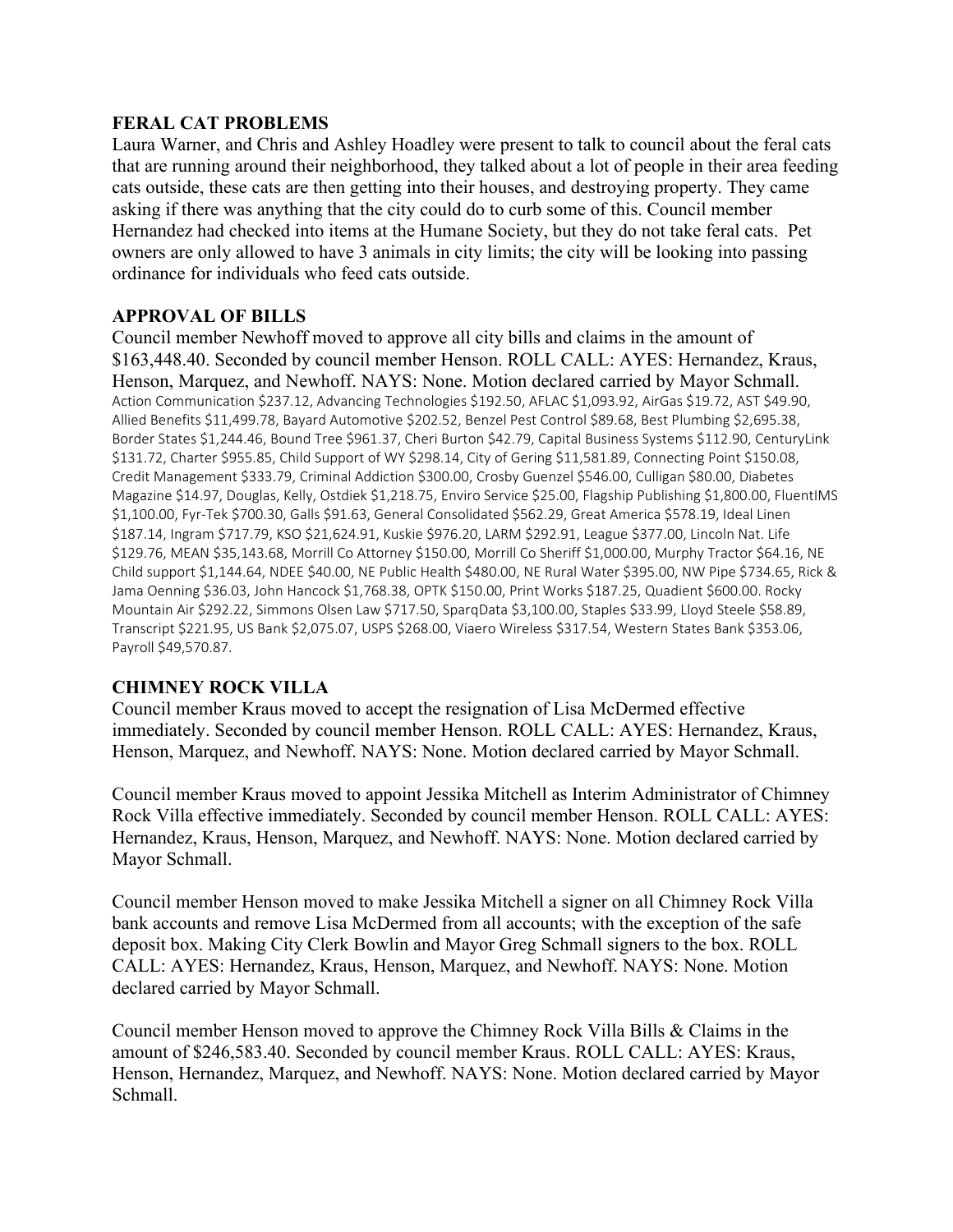# **DEPARTMENT HEAD MONTHLY REPORTS**

All department heads gave their reports.

- **UTILITY REPORT** Fixed water leak, removed snow, swept streets, hooked up electric, jackhammered cement at dump, and changed street lights.
- **PARK REPORT** Worked in shop, ordered supplies for concession stand, relocating infield water line at Figgins Field, and removing grass from infield.
- **POLICE REPORT** 43 Assist the public, 14 assist other agencies, 1 accident investigations, 4 citation violations, 10 warning violations, 12 complaints, 13 investigations.
- **LIBRARY REPORT –** There were 635 books checked out in the month of February, the computer was used 21 times, 132 books checked out through overdrive, attended summer reading workshop, and received 200 COVID test kits to be handed out to the public.
- **OFFICE REPORT –**Monthly, payroll, Meetings, Arbor Day Celebration planning, meetings, and cleaning up filing.
- **FIRE DEPARTMENT** No Report

# **CONSENT AGENDA**

Council member Newhoff moved to approve the consent agenda which included minutes from February 8th regular meeting; Treasurer's reports, and operational budget. Seconded by council member Henson. ROLL CALL: AYES: Kraus, Henson, Hernandez, Marquez, and Newhoff. NAYS: None. Motion declared carried by Mayor Schmall.

### **RESOLUTION 1005**

Council Member Henson made a motion to approve resolution #1005 Hazard Mitigation Plan Update. Seconded by council member Newhoff. ROLL CALL: AYES, Henson, Kraus, Hernandez, Marquez, and Newhoff. NAYS: None. Motion declared carried by Mayor Schmall.

# **AGING OFFICE OF WESTERN NEBRASKA**

Council Member Kraus made a motion to sign agreement with Aging Office of Western Nebraska for use of the Senior Center. Seconded by council member Newhoff. ROLL CALL: AYES, Henson, Kraus, Hernandez, Marquez, and Newhoff. NAYS: None. Motion declared carried by Mayor Schmall.

# **2022 POOL RATES**

Council member Henson made a motion to updated rates for the Bayard Public Pool for 2022 season. Seconded by council member Kraus. ROLL CALL: AYES: Kraus, Henson, Newhoff, Marquez, and Hernandez. NAYS: None. Motion declared carried by Mayor Schmall.

# **CHIMNEY ROCK LIGHTING**